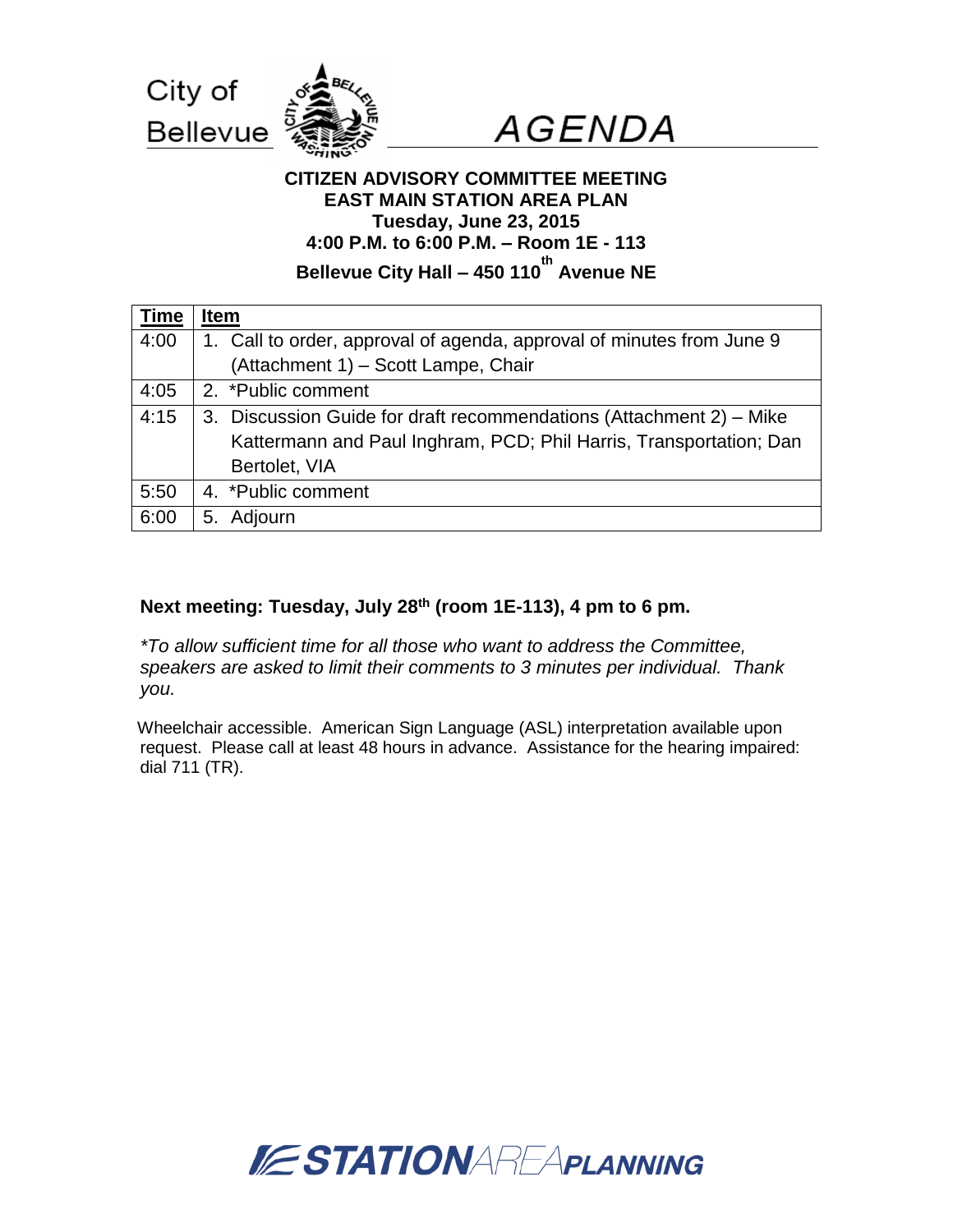#### CITY OF BELLEVUE EAST MAIN STATION AREA PLANNING CITIZEN ADVISORY COMMITTEE MEETING MINUTES

June 9, 2015 **Bellevue City Hall** 4:00 p.m. Room 1E-112

| <b>MEMBERS PRESENT:</b> | Christie Hammond, John King, Scott Lampe, Jim<br>Long, Erin Powell, Danny Rogers, Bill Thurston,<br>Pamela Unger                                                                                                                        |
|-------------------------|-----------------------------------------------------------------------------------------------------------------------------------------------------------------------------------------------------------------------------------------|
| <b>MEMBERS ABSENT:</b>  | Chris Breiland, John D'Agnone                                                                                                                                                                                                           |
| <b>OTHERS PRESENT:</b>  | Mike Kattermann, Department of Planning and<br>Community Development; Stacy Cannon, Phil<br>Harris, John Murphy, Hu Dong, Shuming Yan,<br>Department of Transportation; Adam Parast, The<br>Transpo Group; Dan Bertolet, VIA Architects |
| RECORDING SECRETARY:    | Gerry Lindsay                                                                                                                                                                                                                           |

### 1. CALL TO ORDER, APPROVAL OF AGENDA, APPROVAL OF MINUTES

The meeting was called to order at 4:00 p.m. by Chair Lampe.

A motion to approve the agenda was made by Ms. Unger. The motion was seconded by Mr. Thurston and it carried unanimously.

A motion to approve the May 26, 2015, meeting minutes was made by Mr. Long. The motion was seconded by Ms. Hammond and it carried unanimously.

#### 2. PUBLIC COMMENT

Ms. Renay Bennett, 826 108th Avenue SE, referred to her comments in the minutes of the May 26, 2015, meeting and stated that while she did support the comments made by Mr. Pardoe she had gone on to praise citizens who take the time to come to meetings and make in-depth and well thought out comments and that they should be given more than three minutes to speak. She noted that the employment and household projections have been revised and suggested the Committee should ask to see the most recent information. Some of the forecasted traffic numbers appear to be unrealistic, particularly along 112th Avenue SE which actually decrease even in light of development in the downtown, the city's population increasing, and tolling coming to the freeways. The traffic numbers that were given to the Committee for the Surrey Downs and Bellecrest entrances were for the PM peak period only, not for the big picture; the numbers may be averaged but the Committee should seek clarification. The point is there is a lot of traffic coming but the numbers presented to the Committee are quite rosy. The Committee should ask to see the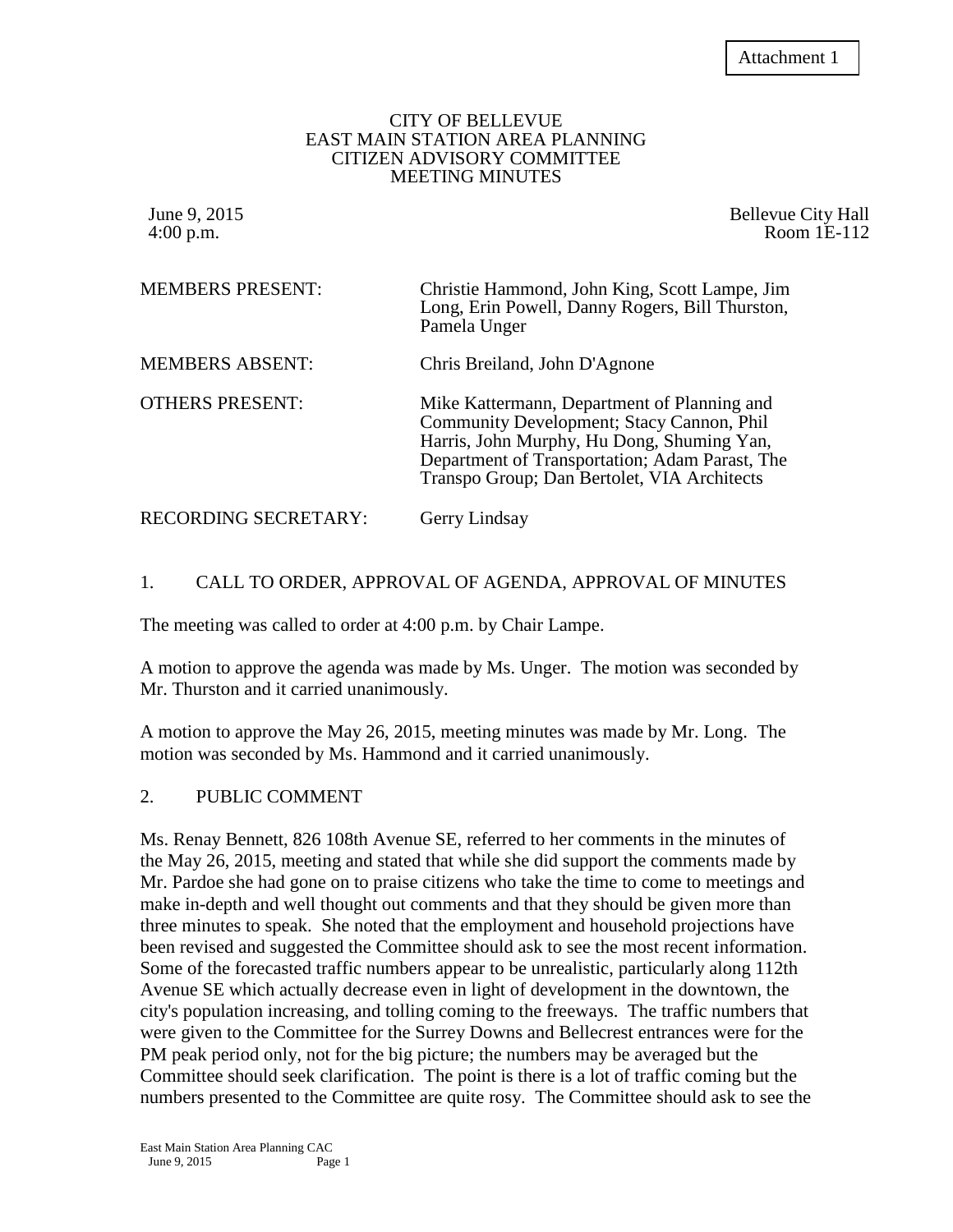raw data to make sure the figures truly accurately reflect reality.

### 3. PRESENTATION OF ADDITIONAL TRAFFIC MODELING ANALYSIS AND ACCIDENT DATA

Senior Planner Mike Kattermann reminded the Committee members that in doing traffic modeling work certain assumptions are made. One assumption made in the work done to date has to do with the existence of 114th Avenue SE; the roadway currently exists and is anticipated to exist into the future. Models typically include any projects that are reasonably foreseeable and the in case of I-405 there is a future widening project in the funding package being considered by the state legislature. If approved, the first phase widening of I-405 could occur within the planning horizon of 2035, making it a reasonably foreseeable project. The first phase of that project, however, would take out a part of 114th Avenue SE, decreasing it to a single lane, likely southbound. The roadway serves to feed a lot of traffic out of the downtown and reducing it to a single lane could potentially impact the redevelopment area to the east of 112th Avenue SE. Before the next level of modeling is done for the preferred recommendation, it will be necessary to get a better handle on the ramifications.

Ms. Hammond said she understood that NE 4th Street is not within the purview of the Committee, but the absence of a left turn from NE 4th Street coming off of I-405 onto 112th Avenue SE does affect accessibility to the neighborhood. Mr. Kattermann said that is included in the modeling work that is under way, as is the notion of left-turn arrows at the intersection of 108th Avenue SE and Main Street.

Ms. Powell commented that the suggestions previously made about putting 108th Avenue SE and Main Street on a road diet does not sync with the suggestion to include a left-turn lane from Main Street onto southbound 108th Avenue SE. Mr. Kattermann said the modeling work will inform whether or not doing so would help or hurt in terms of access and through traffic. Ms. Powell said she found Mr. Pardoe's presentation intriguing in terms of livability for the Surrey Downs and Bellecrest neighborhoods and encouraging a street-level experience.

Ms. Hammond pointed out that no recommendations had yet been made regarding either Main Street or 108th Avenue SE. She urged exploring all options before reaching any conclusions. She also suggested the Committee should have a discussion about when its recommendations should be made to the Council in order to have the most impact.

Mr. Kattermann said the Committee is not tasked with recommending a specific detailed reconfiguration of the 108th Avenue SE/Main Street intersection. The Committee should, however, comment on how the intersection should function in terms of safety and access.

Ms. Unger asked if the proposed road diet would open options for 110th Avenue SE to permit better access into and out of Surrey Downs without increasing traffic on 108th Avenue SE. Mr. Kattermann said that will be considered.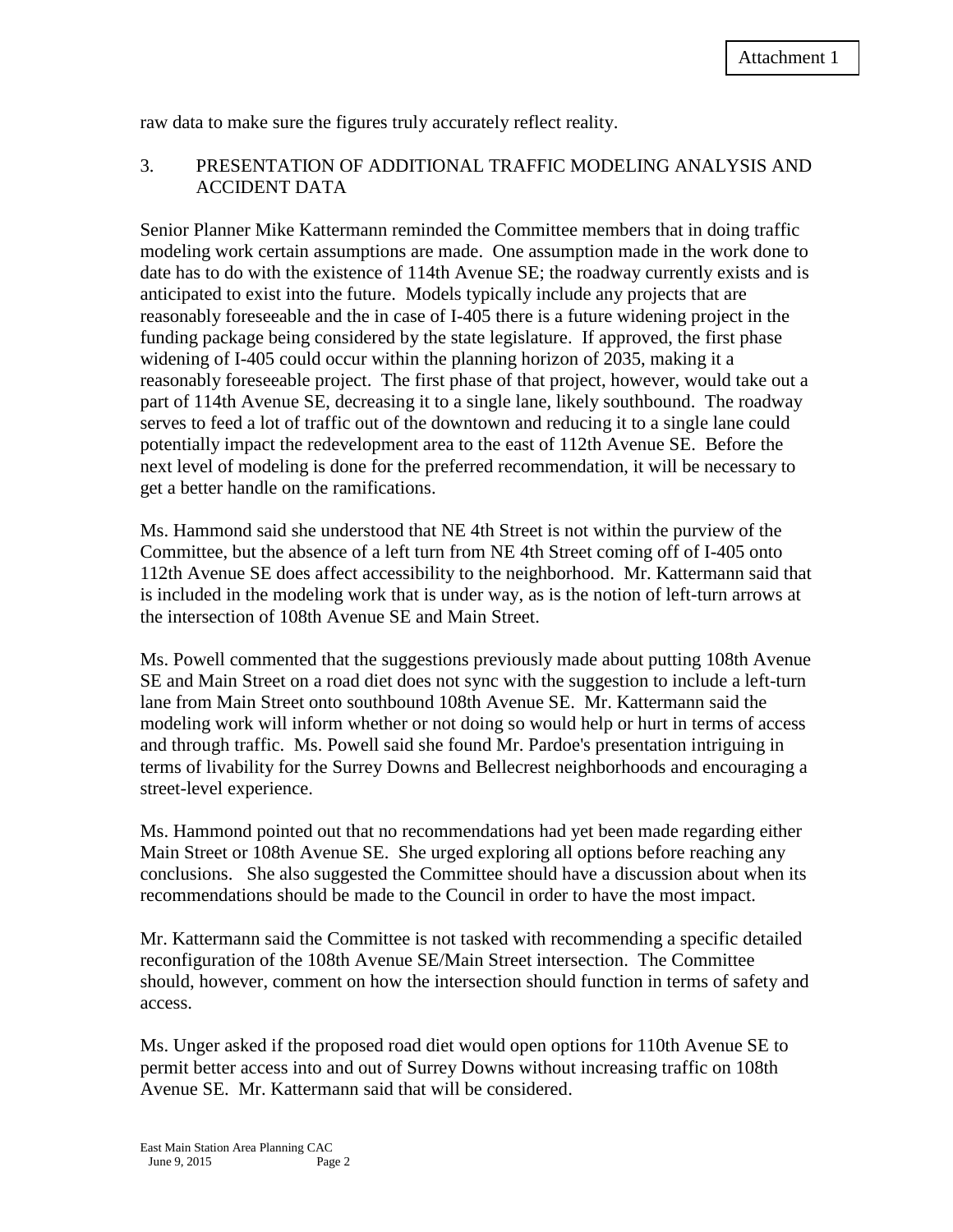Senior planner Philip Harris called attention to the list of principles spelled out in Attachment 7 of the packet. He asked the Committee members to read them over and come to the next meeting ready to provide comments on them. He also noted that Attachment 8 focuses on the 2009 conceptual design project involving Main Street and NE 2nd Street that included reducing Main Street to a three-lane cross section and also allowing for on-street parking and wider sidewalks. At the time the concept was developed all decisions regarding light rail were still in the air and the Council was opposed to losing any traffic capacity on the arterial streets in the downtown area, so the concept was shelved. Now that the rail alignment is fixed, the situation has changed somewhat and transportation staff will be looking at some of the corridors in the downtown, including Main Street. The Committee could make a non-specific recommendation regarding what should happen generally with Main Street as a way of influencing the staff's work when it gets under way later in the year.

Ms. Powell said it seemed to her that the argument could be made that the location of the East Main station could encourage putting Main Street on a road diet to embrace transitoriented development that relies less on cars and less on funneling traffic through the border streets into the neighborhoods and more on walking, biking and transit. Mr. Harris said the 2009 concept for Main Street included a widened path on the north side of the street, but as things have changed the idea of including a widened path on the south side of the street has come up. The recommendations of the Committee will be taken into consideration.

Transportation modeler Hu Dong explained that in addition to the intersection level of service calculations, a sensitivity test was run to see how the levels of service responded to the traffic changes. A fundamental assumption made in the sensitivity test is that people will have the same travel behaviors relative to mode.

Overall, the updated baseline volumes on 112th Avenue SE increase a little bit and decrease a little bit on 114th Avenue SE. For all other areas away from the redevelopment area, the volume changes are minimal. Under the midrise scenario, the biggest volume changes relative to the baseline are on 112th Avenue SE and 114th Avenue SE.

Mr. Dong confirmed for Ms. Powell that the figures all relate to the PM period.

Ms. Unger noted that the Committee had previously discussed what happens along 108th Avenue SE as high school students arrive at the school and the need for an analysis of traffic between 6:30 a.m. and 8:30 a.m. Transportation forecasting manager Shuming Yan said generally the worst hour is between 5:00 p.m. and 6:00 p.m. though congestion often lasts longer than a single hour depending on location. The modeling work is focused on the worst case scenario, which is the PM peak hour. Ms. Unger said parents begin to pick up their kids from the school around 2:30 p.m. and that activity impacts 108th Avenue SE. There is more than one worst case scenario that should be factored in. Mr. Yan said the request of the Committee to expand the scope has not been forgotten,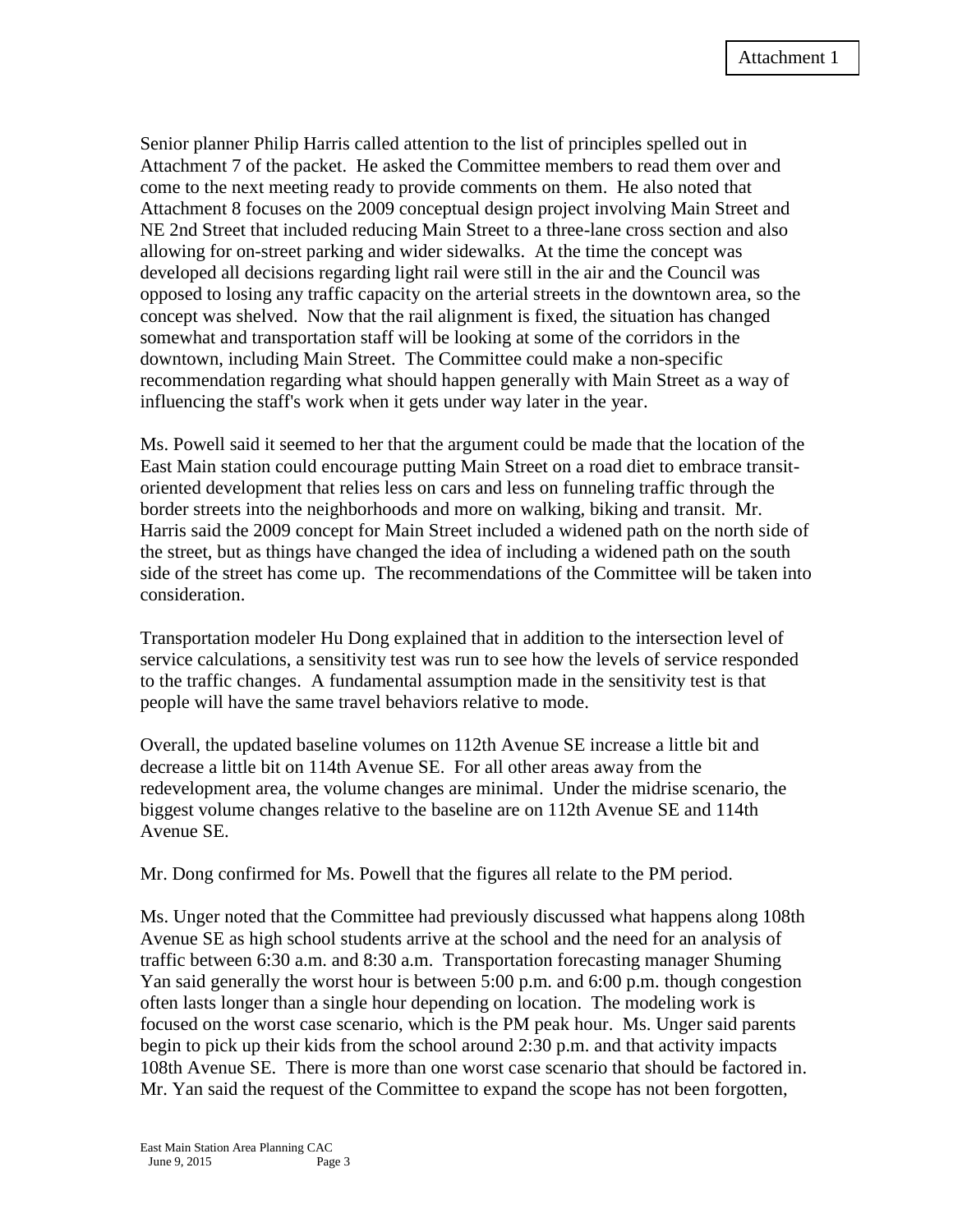but the work in the current phase is focused on what is most critical. He stressed that the volume changes on 108th Avenue SE is not significant between the scenarios. The impact of the high school on traffic is significant but it is not related to redevelopment and as such is a separate issue.

Answering a question asked by Mr. Thurston, Mr. Dong explained that the updated volume numbers resulted from additional analysis. Mr. Kattermann said the numbers previously presented were based on running a macro model that is less refined in terms of individual segments and intersections and which simply distributes the traffic on the network. The new modeling work was more refined in that it looked at individual intersections and took into account how traffic moves under certain circumstances. The result was a redistribution of the traffic on the system.

Ms. Powell asked what assumptions were changed to get the updated numbers. Mr. Dong said the latest modeling was based on the Synchro model which involves signal timing optimization and which yields more detailed intersection data. Mr. Kattermann stressed that the model does nothing to change the background traffic numbers and focuses only on the traffic added under the various scenarios. According to the model, trips added from the redevelopment area will not add as much to 108th Avenue SE as it will to 112th Avenue SE. Ms. Powell said it would be foolish to proceed on the assumption that development in the downtown and elsewhere will not affect the whole area in terms of traffic. That is why there needs to be a clear picture of the collective impact.

Mr. Yan commented that over the past 20 years employment in the downtown has roughly doubled, and population figures have substantially increased as well. The historical traffic counts on 108th Avenue SE, however, have remained fairly stable. In part that explains why the new modeling work does not show much traffic from the redevelopment area using 108th Avenue SE.

Mr. Dong said level of service is categorized on a scale of A to F, where LOS A is free flowing traffic and LOS F is highly congested. He shared with the Committee a diagram showing the intersection levels of service under existing conditions and noted that two intersections are LOS E and others are LOS D or better. He noted that under the 2035 baseline scenario there were three LOS F and three LOS E intersections. Under the 2035 midrise scenario, there were four LOS F intersections. Under the highrise scenario, there were even more LOS F intersections.

Mr. Dong said there are planned projects on the books that will improve traffic flow. Among them is the NE 2nd Street widening project and the NE 6th Street extension to 116th Avenue SE. While planned, those two projects are not included in the model. Given options, some of the traffic would divert. Additionally, the city has effective travel demand management strategies which cannot be directly modeled. That is why sensitivity testing is conducted. Sensitivity testing can make the assumption that traffic volumes will decrease by set percentages based on various actions. Reducing traffic volumes through utilizing transportation demand management techniques by ten percent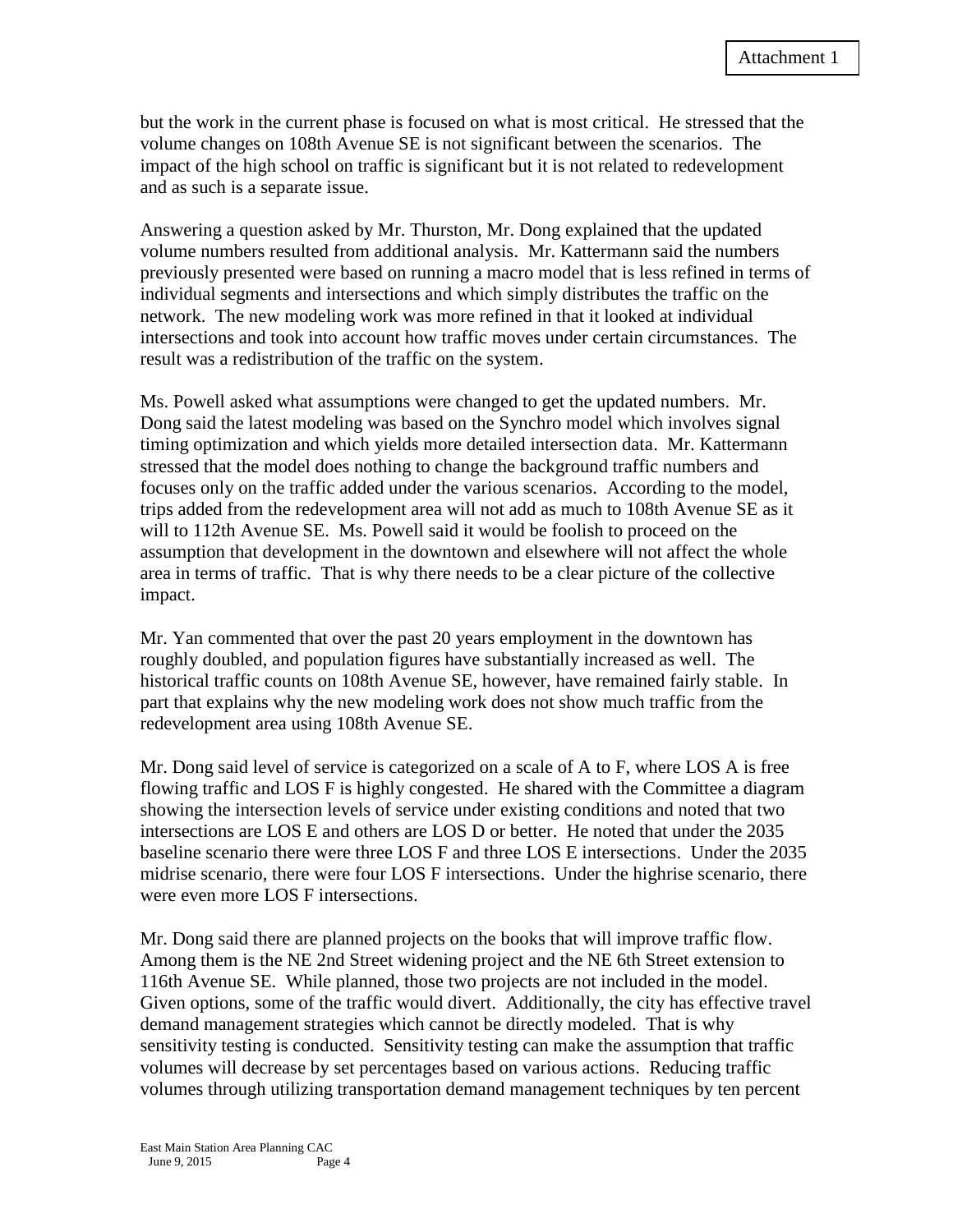would reduce the number of LOS F intersections to two; reducing traffic volumes by 20 percent would result in reducing the number of LOS F intersections to only Main Street and 112th Avenue SE. Additionally, adding to that intersection a southbound right turn from 108th Avenue NE and/or northbound right turn from 108th Avenue SE could result in improving the intersection to LOS E.

Ms. Hammond pointed out that the intersection of Bellevue Way and 108th Avenue SE is LOS E under current conditions and remains LOS E under each scenario. She said the question should be asked why that is the case. Mr. Dong said it is clear that the development within the area the Committee is concerned with simply does not have an impact on that intersection. Mr. Harris added that the historical traffic numbers along 108th Avenue SE indicate the traffic patterns have not changed much over time.

Mr. Thurston asked how traffic volumes could remain about the same over the 20-year period in which employment in the downtown doubled. Mr. Dong said driving behavior has changed. More commuters are choosing transit, online shopping is reducing the number of trips to the mall, the number of people who work from home has increased, and a growing number of people have chosen not to even own a car. Mr. Kattermann added that the traffic model baseline assumes having the light rail system in place and operational. If that were not the case, the numbers would likely be a little higher.

Ms. Powell asked if the model includes traffic from the development to the west of Bellevue Way in Old Bellevue. Mr. Dong said it is all included in the baseline figures.

Answering a question asked by Mr. King, Mr. Kattermann said the downtown is broken into 43 geographic units and for each there is a certain amount of growth that is assumed. The model does not factor in each individual building or parcel; rather it works with aggregate figures.

Mr. Yan thanked Mr. Dong for his modeling work. He said it is relatively easy to determine what will happen if people continue to do things as they have always done, but it is far more difficult to calculate the effect of changed habits or circumstances. Additional growth is projected for the downtown, but it can be expected that traffic flow will remain about where it has been for many years. In part that is due to the city's package of mitigation measures.

Answering a question asked by Mr. Rogers regarding the level of service lettering of intersections, Mr. Dong explained that they are based on the standards included in the Highway Capacity Manual. Each letter grade is based on total delay. Mr. Kattermann said cities use the ratings to measure the relative functionality of intersections. The standards deemed to be acceptable are policy decisions approved by the City Council. In Bellevue, the standards are different in different areas of the city. Any development that violates the standard triggers mitigation in order to achieve the standard.

#### 4. VIACITY ANALYSIS AND TRAFFIC CALMING RESEARCH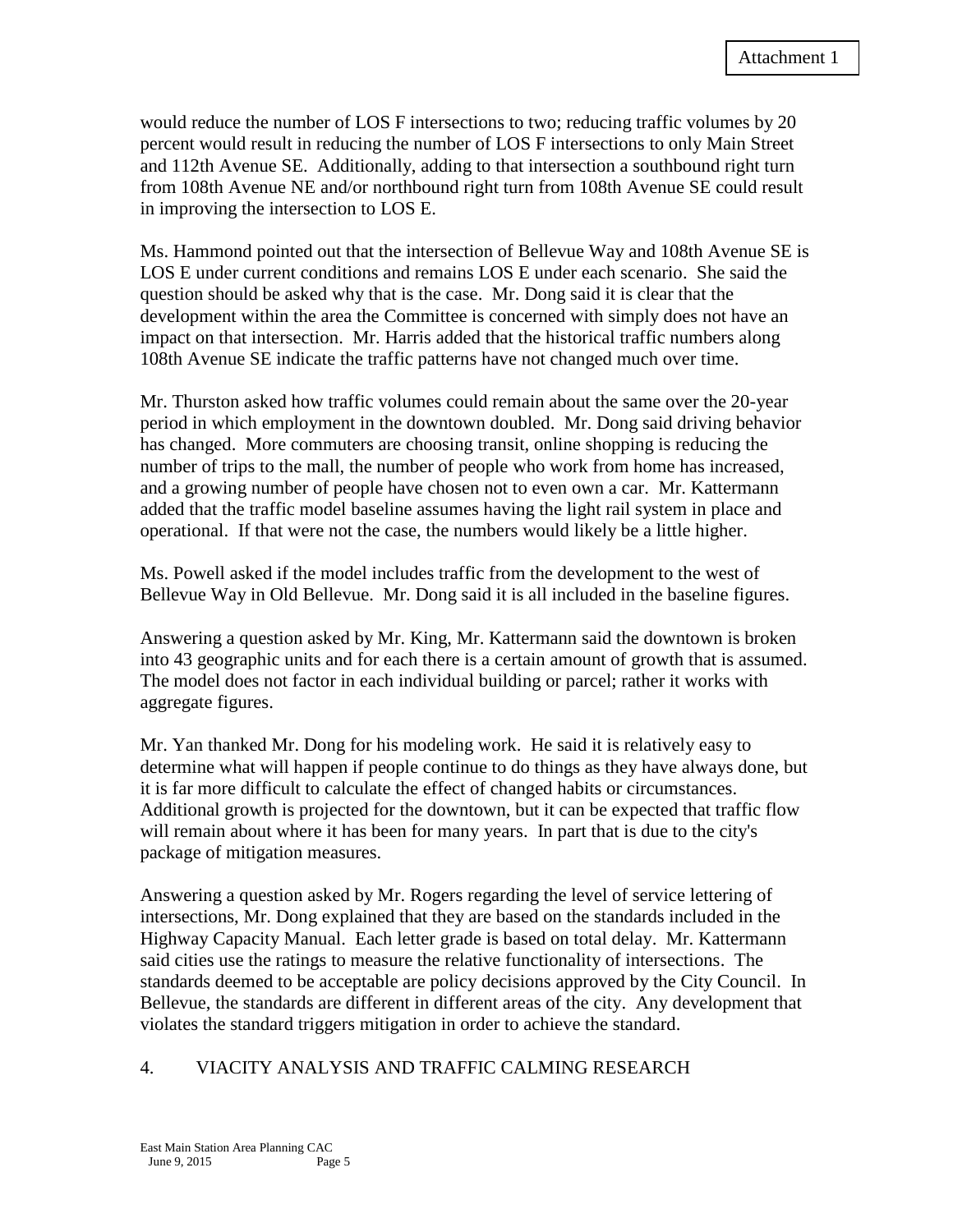Adam Parast, consultant with The Transpo Group, said he reviewed the traffic calming programs of four different cities - Redmond, Salt Lake City, Palo Alto, Montgomery County to the north of Washington D.C. - to understand their policies and procedures. The research included looking at programs such as education, encouragement and enforcement, as well as engineering measures. More research is yet to be done around kiss and ride facilities.

Bellevue has a robust traffic calming program that includes a large toolbox of options. Most of the tools being utilized by the four study cities are already in use in Bellevue. Bellevue's guidelines are clear and accessible; other cities offer very technical guidance and less user friendly. Bellevue's approach does a good job of balancing hard thresholds and flexibility; other cities utilize very specific requirements. Many of the programs rely on residents to identify areas where traffic calming is needed; that certainly is the case in Bellevue. The 85th percentile is a common measure used across the various programs to identify the threshold for traffic calming measures. Similarities with other programs include the specific roadway treatments.

The city of Redmond has a two-phase implementation. In the first phase the city engages in encouragement, education and enforcement; physical measures are employed in the second phase if the actions in the first phase do not work to reduce traffic calming. Salt Lake City uses a formula in determining whether or not traffic calming measures should be used; they also consider whether or not a road has sidewalks in deciding if traffic calming measures should be implemented. Palo Alto employs an extension public outreach process; three public meetings are required to be held before any physical measures can be installed. They also identify the high-level objectives of their traffic calming program right up front so they can be universally understood. Montgomery County has very specific requirements around traffic calming and they require a simple majority of local residents to support the implementation of physical traffic calming measures.

Mr. Parast said his research turned up very little around kiss and ride facilities. However, the literature includes some technical guidance that generally recommends locating kiss and ride facilities separate from bus stops and taxi stands to avoid creating conflicts. The guidelines also recommend good line of sight to the station, and identify insufficient kiss and ride capacity as a potential issue for joint use sites such as transit-oriented development above a station or somewhere within the parking lot around the building. Additional research will be conducted.

Ms. Unger asked what the research shows specifically about kiss and ride facility insufficiency. Mr. Parast said there is an equation used to calculate the optimum number of spaces. The equation is based on the number of people getting off the train, train frequency, and some other factors. Dropping people off is usually not the issue; that usually happens pretty fast. Problems with kiss and ride facilities usually center on people waiting for someone to get off a train that has not yet arrived.

With regard to non-motorized facilities, Mr. Parast said projects investigated included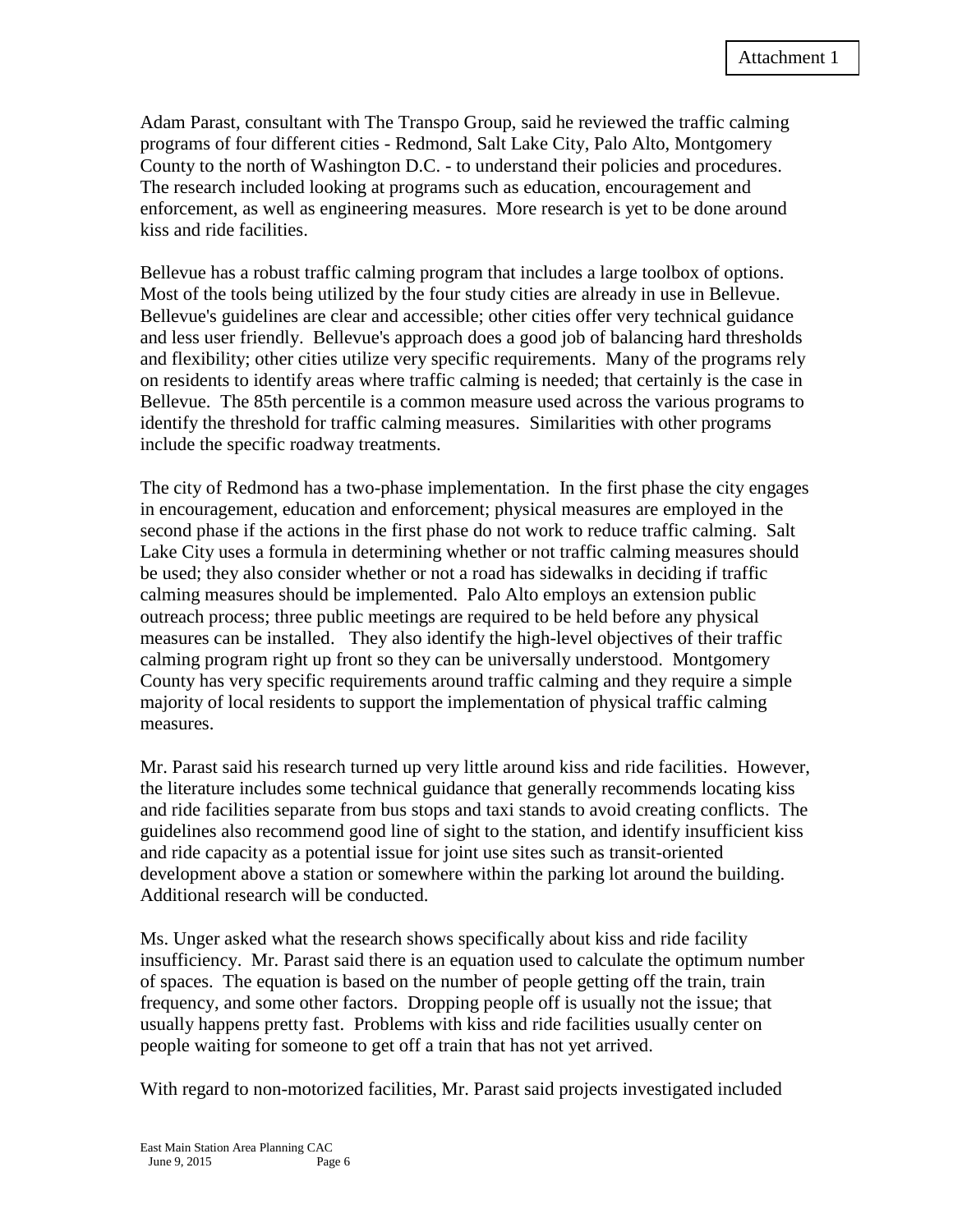filling in gaps in the sidewalk network, including the trail that goes up to Bellevue High School; a pedestrian bridge from Surrey Downs Park over the light rail line to connect with 112th Avenue SE; an improved network within the redevelopment area under Scenario 3; improvements within the neighborhood; and a pedestrian connection to the private road in the Bellefield neighborhood.

Mr. Parast said the redevelopment area will result in a large increase in the building space within the walkshed of the East Main station. The Main Street corridor will be very important for getting people to and from the station. Addressing the sidewalk gaps will be very important to both Main Street and 110th Avenue NE. The pedestrian bridge from the park will improve access to the station but will do even more to improve access to the redevelopment area. The pedestrian connection in the Bellefield neighborhood would offer only limited benefit.

Mr. Parast said four major improvements were looked at with regard to the bicycle network: an east-west multiuse trail on Main Street between Bellevue Way and the Eastside rail corridor; the multiuse trail to be constructed by Sound Transit along 112th Avenue SE and Bellevue Way between the South Bellevue station and Main Street; improvements to 114th Avenue SE, 112th Avenue SE and 118th Avenue SE to add bike lanes; and improvements to SE 8th Street from roughly 118th Avenue SE to the Lake Hills Connector.

The analysis highlighted the importance of the Main Street corridor for east-west circulation connecting Old Bellevue to the east side of I-405. Additionally, the multiuse trail on SE 8th Street is a valuable connection for getting across I-405. The next step will be to finalize the analysis and create some maps. Other measures, including costs and safety, will be included as well.

Ms. Powell asked if the lack of sidewalks within Surrey Downs proper are also being analyzed. Mr. Parast said the analysis tool takes safety into account for local streets. The lack of sidewalks can be factored in as one measure for the traffic calming program.

Ms. Unger suggested that the residents of Surrey Downs who want to walk to the East Main station will walk whether there are sidewalks or not, so the real issue is not access to the station but safety for pedestrians. Mr. Kattermann said there are means by which safety can be improved that do not necessarily involve sidewalks, and those are the kinds of things the Committee can consider in drafting its recommendation.

Ms. Unger suggested that if the final recommendation suggests traffic calming measures should be implemented where there is a majority of support by local residents, there should also be a recommendation to follow-up two years after light rail goes in if there is not a majority supporting a proposed action.

#### 5. DISCUSSION GUIDE FOR DRAFT RECOMMENDATIONS

Mr. Kattermann shared with the Committee two pages from the Bel-Red steering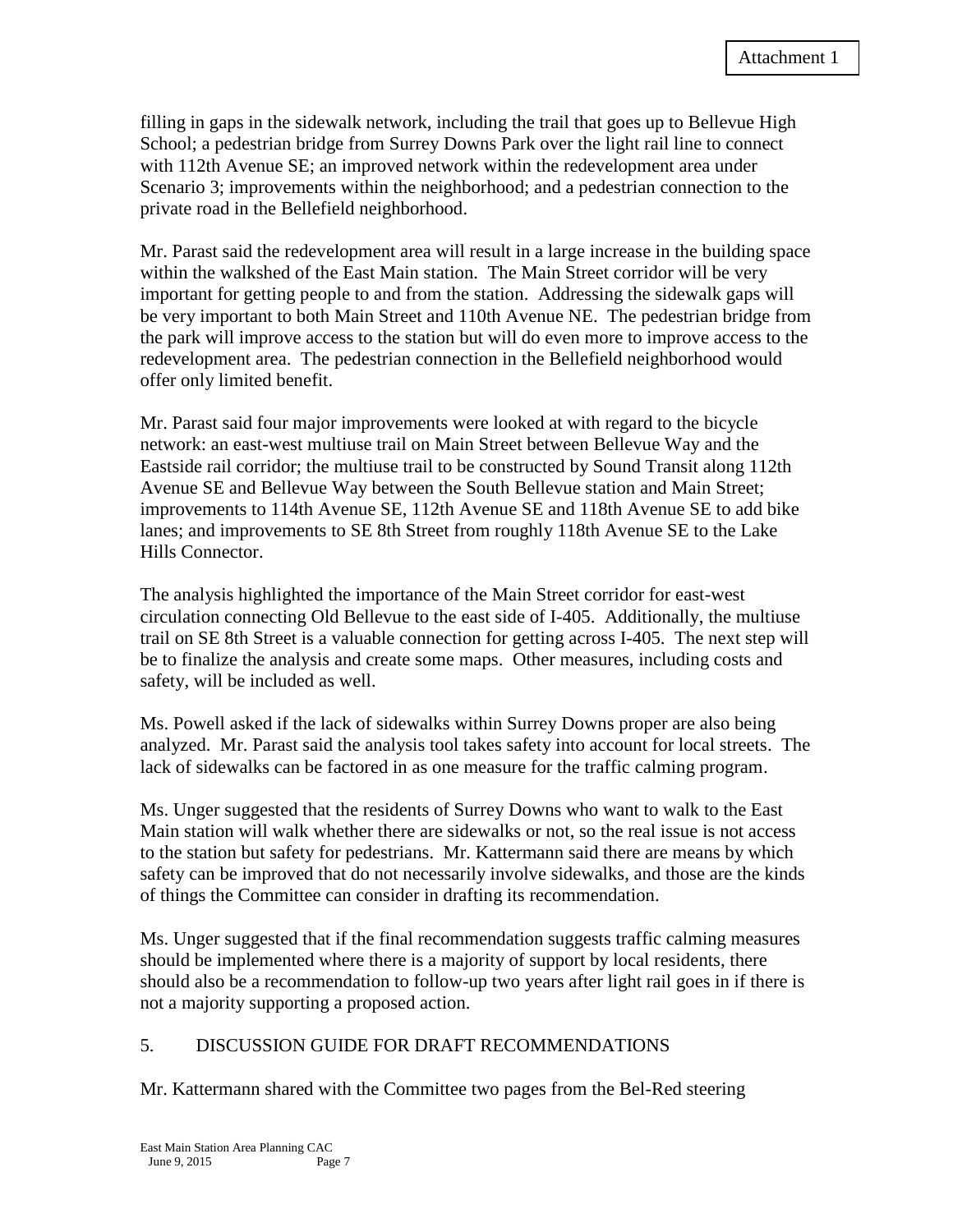committee that outlined their recommendation. He pointed out that the document is short of detail but long on creating a vision and direction. He suggested the Committee should aim for the same general target, though in some areas more detail may be appropriate. The Bel-Red report was primarily focused on land use whereas the East Main station area planning report will include a combination of recommendations regarding land use and pedestrian/bicycle and roadway improvements.

Mr. Kattermann also provided the Committee with a discussion guide built around the principles previously discussed, including the two new ones for transportation. He said the guide is intended to focus the discussion associated with drafting the recommendation. He noted that additional discussion questions on the remaining principles will be sent out prior to the next meeting, and he asked the Committee members to review the documents and come to the next meeting prepared to discuss them.

Answering a question asked by Ms. Hammond, Mr. Kattermann said the light rail best practices document was included in the notebook as background information. While the document has not been specifically discussed by the Committee, most of the principles actually were derived from that document.

#### 6. PUBLIC COMMENT

Ms. Renay Bennett, 826 108th Avenue SE, thanked Mr. Harris and Mr. Murphy for their excellent responses to her in-depth questions. She noted that the 2055 light rail ridership number from Sound Transit are 0.4 percent of the total number of transit riders. With regard to the redevelopment area, she commented that the focus has been on how to move ahead with rezoning the area and allowing for more growth; nothing has been said about possibly not wanting to do that. It will be difficult for the Committee to make a decision about upzoning the area without taking into consideration what is happening in the downtown as a whole. The Committee should be shown information about traffic modeling for the rest of the downtown and what impacts will result from upzoning the redevelopment area.

#### 7. ADJOURN

Chair Lampe adjourned the meeting at 6:10 p.m.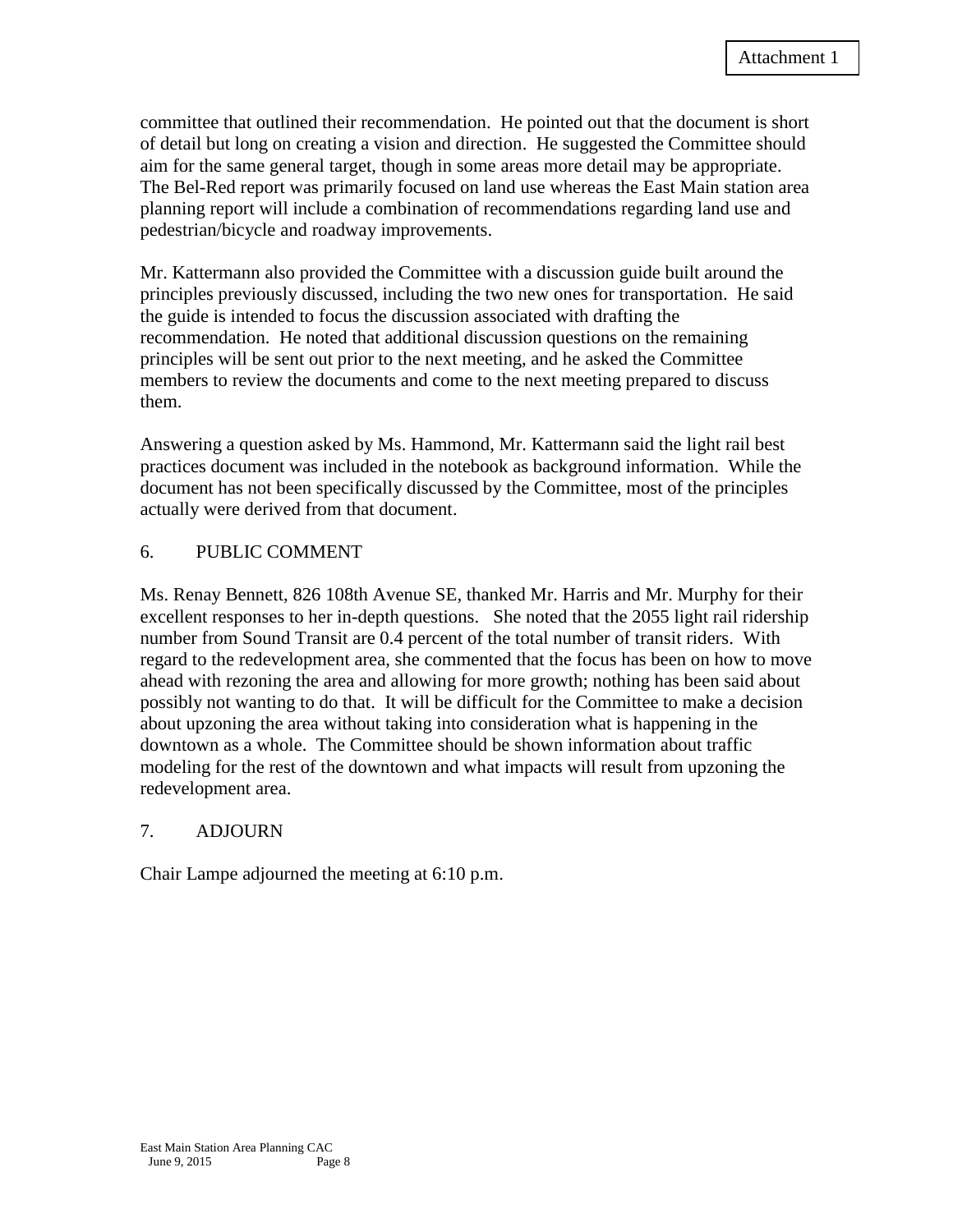# **EAST MAIN CAC DRAFT RECOMMENDATIONS – JUNE 2015**

|                                          | PRINCIPLE: BE COMPLEMENTARY TO THE COMMUNITY BY                                                                                                                                                |                                                                                                                                                                                                                                                                                                             |                                                                                |                                             |                                                                                                                                                                                                                                                                           |                                         |  |  |
|------------------------------------------|------------------------------------------------------------------------------------------------------------------------------------------------------------------------------------------------|-------------------------------------------------------------------------------------------------------------------------------------------------------------------------------------------------------------------------------------------------------------------------------------------------------------|--------------------------------------------------------------------------------|---------------------------------------------|---------------------------------------------------------------------------------------------------------------------------------------------------------------------------------------------------------------------------------------------------------------------------|-----------------------------------------|--|--|
|                                          | <b>PRINCIPLE</b>                                                                                                                                                                               | <b>DISCUSSION QUESTIONS</b>                                                                                                                                                                                                                                                                                 | <b>RELATED</b><br><b>ISSUES</b>                                                | <b>CAC INITIAL</b><br><b>RECOMMENDATION</b> | <b>BACKGROUND</b><br><b>INFORMATION</b>                                                                                                                                                                                                                                   | <b>ADDITIONAL</b><br><b>INFO NEEDED</b> |  |  |
| NOISE                                    | 1. Providing noise<br>attenuation to the west<br>from I-405.                                                                                                                                   | a. At what point do buildings<br>create a "visual wall?" (i.e.<br>height, continuity)<br>b. Limit to non-residential uses?<br>c. What "look" is desired along I-<br>405?                                                                                                                                    | • Land uses<br>• Aesthetics<br>• Function<br>• Economics                       |                                             | • Public<br>comments (e.g.<br>open houses,<br>emails, letters).<br>• Noise consultant<br>memo.<br>• Land use<br>scenarios.<br>• Traffic analysis.<br>• Economic<br>analysis.<br>• Other principles.<br>• Streetscape<br>images & cross-<br>sections.<br>• Shadow studies. |                                         |  |  |
| <b>SERVICES</b><br><b>LOCAL</b>          | 2. Providing services that<br>are desired by/meet<br>the needs of the<br>community.                                                                                                            | a. What types of goods & services<br>are desired?<br>b. Who is being served (e.g. which<br>markets, how big)?<br>c. Where should uses be located<br>to best serve the community?                                                                                                                            | • Land uses<br>• Function<br>• Transporta-<br>tion<br>• Economics              |                                             |                                                                                                                                                                                                                                                                           |                                         |  |  |
| <b>GREEN SPACE</b><br><b>TREES &amp;</b> | 3. Incorporating a<br>significant amount of<br>trees and green space<br>into the development.<br>*Encourage<br>development that<br>places an emphasis on<br>being "a place, not a<br>project." | a. What are the functions of the<br>trees and green space (e.g.<br>aesthetics, shade, visual<br>screen)?<br>b. Are there different levels or<br>types of green space (e.g.<br>active, passive, hard-scape v.<br>soft-scape)?<br>c. Where should they be (along<br>405, Main, 112 <sup>th</sup> , internal)? | • Land uses<br>• Building<br>heights &<br>setbacks<br>• Access<br>• Aesthetics |                                             |                                                                                                                                                                                                                                                                           |                                         |  |  |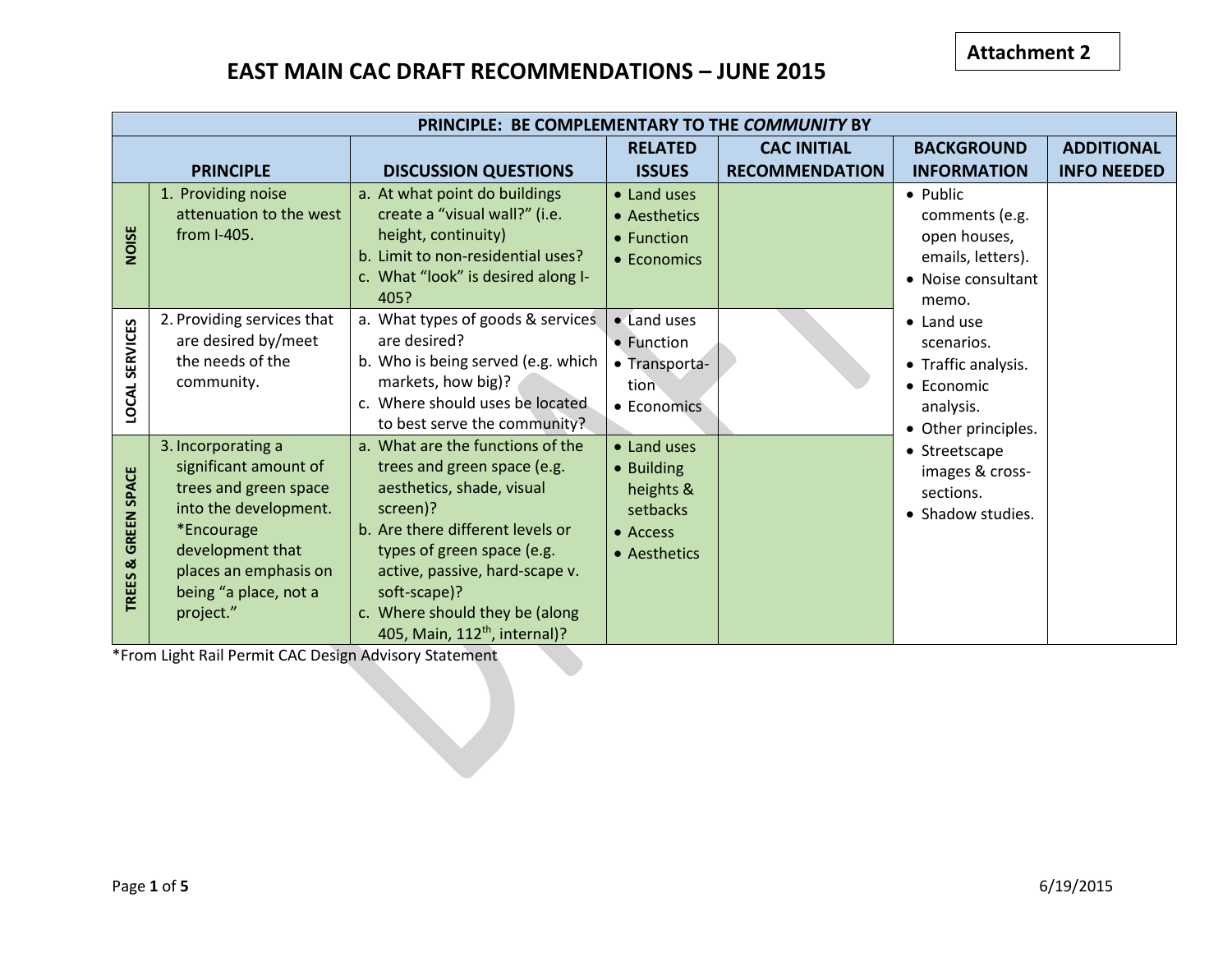# **EAST MAIN CAC DRAFT RECOMMENDATIONS – JUNE 2015**

|                                       | PRINCIPLE: BE COMPLEMENTARY TO THE COMMUNITY BY                                                                                                                                                                                                                                                                                                 |                                                                                                                                                                                                                                                                                                                                                                                   |                                                                                   |                       |                                                                                                                                                                                      |                    |  |
|---------------------------------------|-------------------------------------------------------------------------------------------------------------------------------------------------------------------------------------------------------------------------------------------------------------------------------------------------------------------------------------------------|-----------------------------------------------------------------------------------------------------------------------------------------------------------------------------------------------------------------------------------------------------------------------------------------------------------------------------------------------------------------------------------|-----------------------------------------------------------------------------------|-----------------------|--------------------------------------------------------------------------------------------------------------------------------------------------------------------------------------|--------------------|--|
|                                       |                                                                                                                                                                                                                                                                                                                                                 |                                                                                                                                                                                                                                                                                                                                                                                   | <b>RELATED</b>                                                                    | <b>CAC INITIAL</b>    | <b>BACKGROUND</b>                                                                                                                                                                    | <b>ADDITIONAL</b>  |  |
|                                       | <b>PRINCIPLE</b>                                                                                                                                                                                                                                                                                                                                | <b>DISCUSSION QUESTIONS</b>                                                                                                                                                                                                                                                                                                                                                       | <b>ISSUES</b>                                                                     | <b>RECOMMENDATION</b> | <b>INFORMATION</b>                                                                                                                                                                   | <b>INFO NEEDED</b> |  |
| <b>STREETS</b><br>PEDESTRIAN-ORIENTED | 4. Creating an engaging,<br>pedestrian-oriented<br>street frontage along<br>the east side of 112th<br>Avenue SE.<br><i>*Encourage</i><br>development that is<br>pedestrian-oriented.                                                                                                                                                            | a. Who are the pedestrians likely<br>to be (e.g. current residents,<br>future residents, employees,<br>transit riders, hotel guests)?<br>b. What types of activities would<br>be "engaging" to pedestrians<br>here?<br>c. How far should the pedestrian-<br>orientation extend along 112th?<br>d. Focus activity on 112 <sup>th</sup> , cross-<br>streets, internal streets, all? | • Land uses<br>• Transporta-<br>tion<br>· Building<br>heights &<br>setbacks       |                       | • Public<br>comments (e.g.<br>open houses,<br>emails, letters).<br>• Noise consultant<br>memo.<br>• Land use<br>scenarios.<br>• Traffic analysis.<br>$\bullet$ Economic<br>analysis. |                    |  |
| PRIVACY<br>×<br><b>SUNLIGHT</b>       | 5. Retaining to the extent<br>practicable sunlight<br>exposure and privacy<br>of residential<br>neighborhoods on the<br>west side of 112 <sup>th</sup><br>Avenue SE.<br><i>*Encourage</i><br>development with<br>density that tapers<br>down to adjacent lower<br>density communities.<br>*From Light Pail Permit CAC Design Advisory Statement | a. Are any of the 4 land use<br>scenarios unacceptable?<br>b. Could taller buildings be<br>acceptable if they were thinner<br>and/or setback?<br>c. Is there a point along $112^{th}$<br>where height (i.e. shadow,<br>privacy) is no longer a concern?                                                                                                                           | • Land uses<br>• Building<br>heights &<br>setbacks<br>• Pedestrian<br>orientation |                       | • Other principles.<br>• Streetscape<br>images & cross-<br>sections.<br>Shadow studies.                                                                                              |                    |  |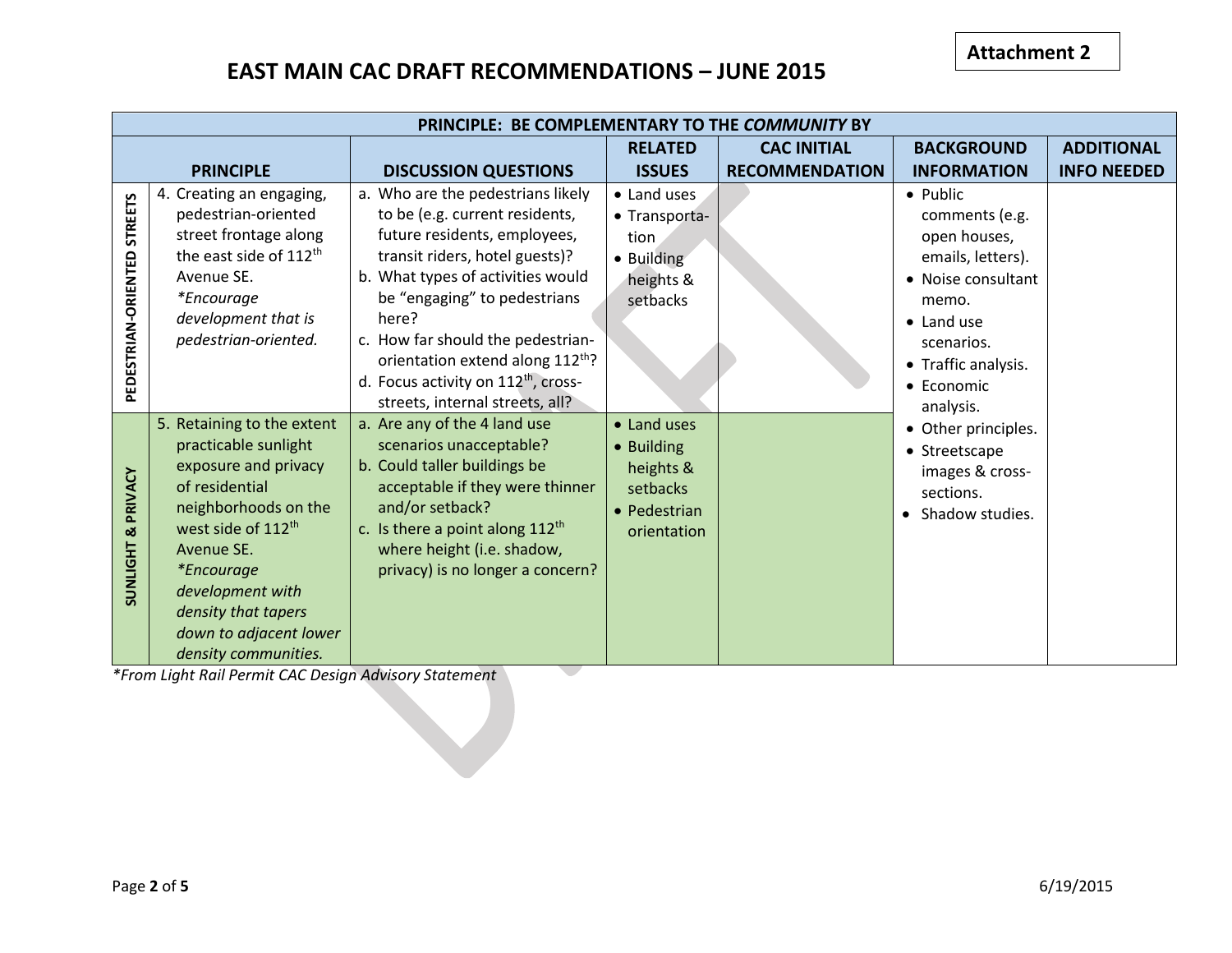# **EAST MAIN CAC DRAFT RECOMMENDATIONS – JUNE 2015**

|                               | PRINCIPLE: BE COMPLEMENTARY TO THE DOWNTOWN BY                                                                        |                                                                                                                                                                                                                                                                                           |                                                                                     |                       |                                                                                                                                          |                    |  |  |
|-------------------------------|-----------------------------------------------------------------------------------------------------------------------|-------------------------------------------------------------------------------------------------------------------------------------------------------------------------------------------------------------------------------------------------------------------------------------------|-------------------------------------------------------------------------------------|-----------------------|------------------------------------------------------------------------------------------------------------------------------------------|--------------------|--|--|
|                               |                                                                                                                       |                                                                                                                                                                                                                                                                                           | <b>RELATED</b>                                                                      | <b>CAC INITIAL</b>    | <b>BACKGROUND</b>                                                                                                                        | <b>ADDITIONAL</b>  |  |  |
|                               | <b>PRINCIPLE</b>                                                                                                      | <b>DISCUSSION QUESTIONS</b>                                                                                                                                                                                                                                                               | <b>ISSUES</b>                                                                       | <b>RECOMMENDATION</b> | <b>INFORMATION</b>                                                                                                                       | <b>INFO NEEDED</b> |  |  |
| AREA<br><b>DISTINCT</b>       | 6. Continuing to reflect<br>the distinction<br>between Downtown<br>and adjoining areas.                               | a. How can the future<br>redevelopment of this area be<br>distinguished from Downtown?<br>b. How can the transition from<br>Downtown to this area be<br>expressed or experienced (e.g.<br>building height/setback,<br>design, landscaping)?                                               | • Land uses<br>• Building<br>heights &<br>setbacks                                  |                       | • Public<br>comments (e.g.<br>open houses,<br>emails, letters).<br>$\bullet$ Land use<br>scenarios.<br>• Traffic analysis.<br>• Economic |                    |  |  |
| <b>NICHE</b><br><b>UNIQUE</b> | 7. Focusing on land use,<br>economic development<br>and urban form on a<br>niche or niches not<br>being met Downtown. | a. What uses and/or activities<br>would you like in this area that<br>are not conveniently located or<br>currently existing in<br>Downtown?<br>b. How should this area look<br>different from downtown (e.g.<br>more pedestrian-scale, smaller<br>blocks, more trees and green<br>space)? | • Land uses<br>• Building<br>heights &<br>setbacks<br>$\bullet$ Ped-<br>orientation |                       | analysis.<br>• Other principles.<br>• Streetscape<br>images & cross-<br>sections.                                                        |                    |  |  |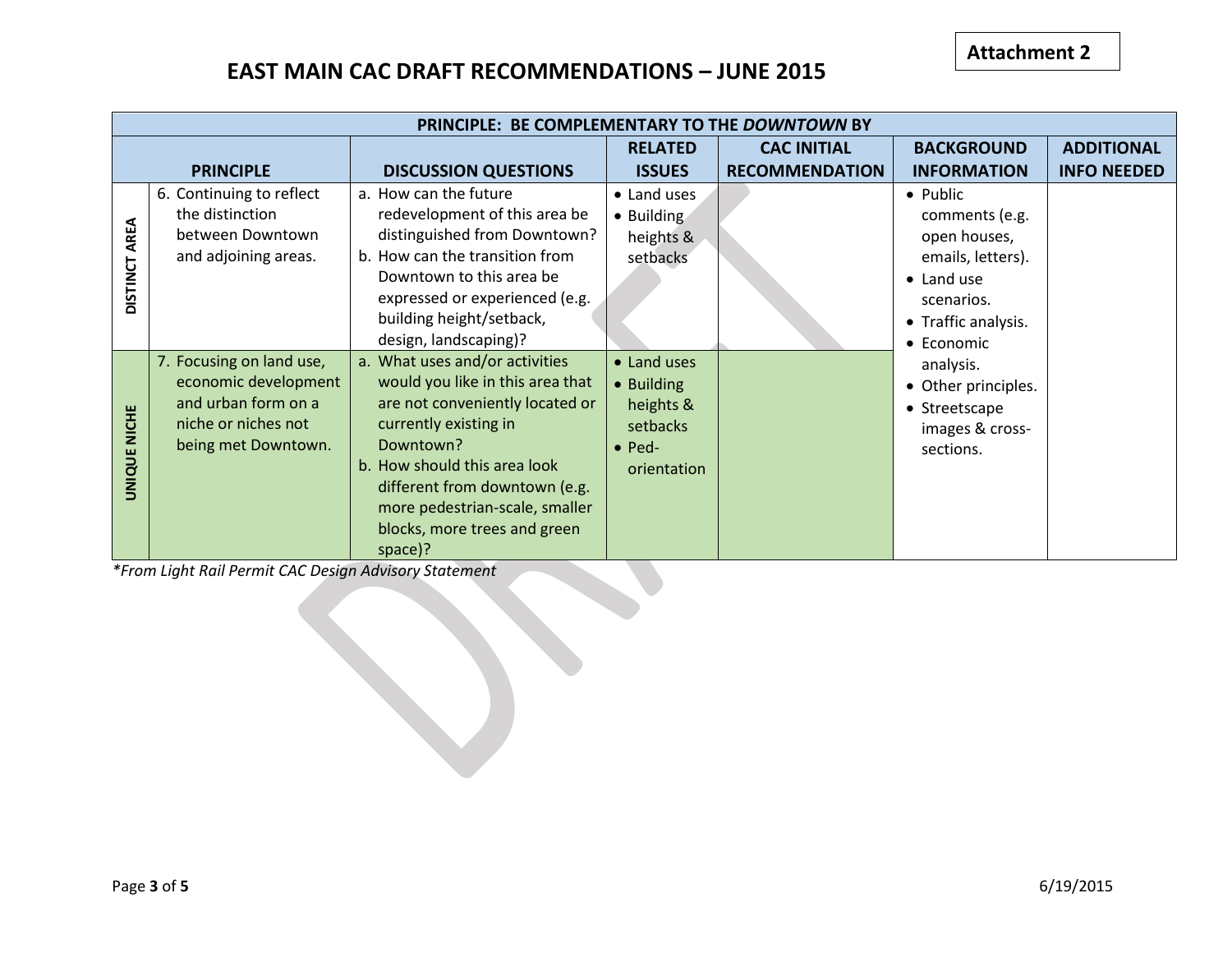### **EAST MAIN CAC DRAFT RECOMMENDATIONS – JUNE 2015**

|                 | PRINCIPLE: DRAW PEOPLE WHO WORK AND LIVE IN THE AREA TO THE REDEVELOPMENT BY                                                                                                                                                                                  |                                                                                                                                                                                                  |                                                                                                   |                       |                                                                                                                                                                                               |                    |  |
|-----------------|---------------------------------------------------------------------------------------------------------------------------------------------------------------------------------------------------------------------------------------------------------------|--------------------------------------------------------------------------------------------------------------------------------------------------------------------------------------------------|---------------------------------------------------------------------------------------------------|-----------------------|-----------------------------------------------------------------------------------------------------------------------------------------------------------------------------------------------|--------------------|--|
|                 |                                                                                                                                                                                                                                                               |                                                                                                                                                                                                  | <b>RELATED</b>                                                                                    | <b>CAC INITIAL</b>    | <b>BACKGROUND</b>                                                                                                                                                                             | <b>ADDITIONAL</b>  |  |
|                 | <b>PRINCIPLE</b>                                                                                                                                                                                                                                              | <b>DISCUSSION QUESTIONS</b>                                                                                                                                                                      | <b>ISSUES</b>                                                                                     | <b>RECOMMENDATION</b> | <b>INFORMATION</b>                                                                                                                                                                            | <b>INFO NEEDED</b> |  |
| PEOPLE-ORIENTED | 8. Creating an active,<br>people-oriented<br>environment with trees<br>and green spaces and<br>smaller walkable<br>blocks.<br>*Encourage<br>development that is<br>pedestrian-oriented<br>and places an emphasis<br>on being "a place, not a                  | a. What types of features (e.g.<br>plazas, fountains, benches,<br>lighting) and/or activities (e.g.<br>cafes, play areas, sport courts)<br>are important to making an<br>area "people-oriented"? | • Land use<br>• Open<br>spaces<br>• Streetscape<br>• Street<br>patterns<br>• Building<br>setbacks |                       | • Public<br>comments (e.g.<br>open houses,<br>emails, letters).<br>$\bullet$ Land use<br>scenarios.<br>• Traffic analysis.<br>• Economic<br>analysis.<br>• Other principles.<br>• Streetscape |                    |  |
| MIX OF USES     | project."<br>9. Including a mix of uses<br>and activities rather<br>than big-box retail or a<br>single-use corporate<br>campus.<br><i>*Encourage</i><br>development that<br>includes housing as<br>well as other uses and<br>higher urban scale<br>densities. | a. What uses would be part of an<br>"optimal" mix in this area?                                                                                                                                  | • Land use<br>• Building<br>scale<br>• Open<br>spaces                                             |                       | images & cross-<br>sections.                                                                                                                                                                  |                    |  |
| PARKING         | 10. Locating parking in<br>structures away from<br>the edges of 112 <sup>th</sup><br>Avenue SE and Main<br>Street.                                                                                                                                            | a. What are your preferences for<br>how parking is handled (e.g.<br>underground, within<br>buildings)?                                                                                           | • Land use<br>• Traffic<br>• Aesthetics                                                           |                       |                                                                                                                                                                                               |                    |  |